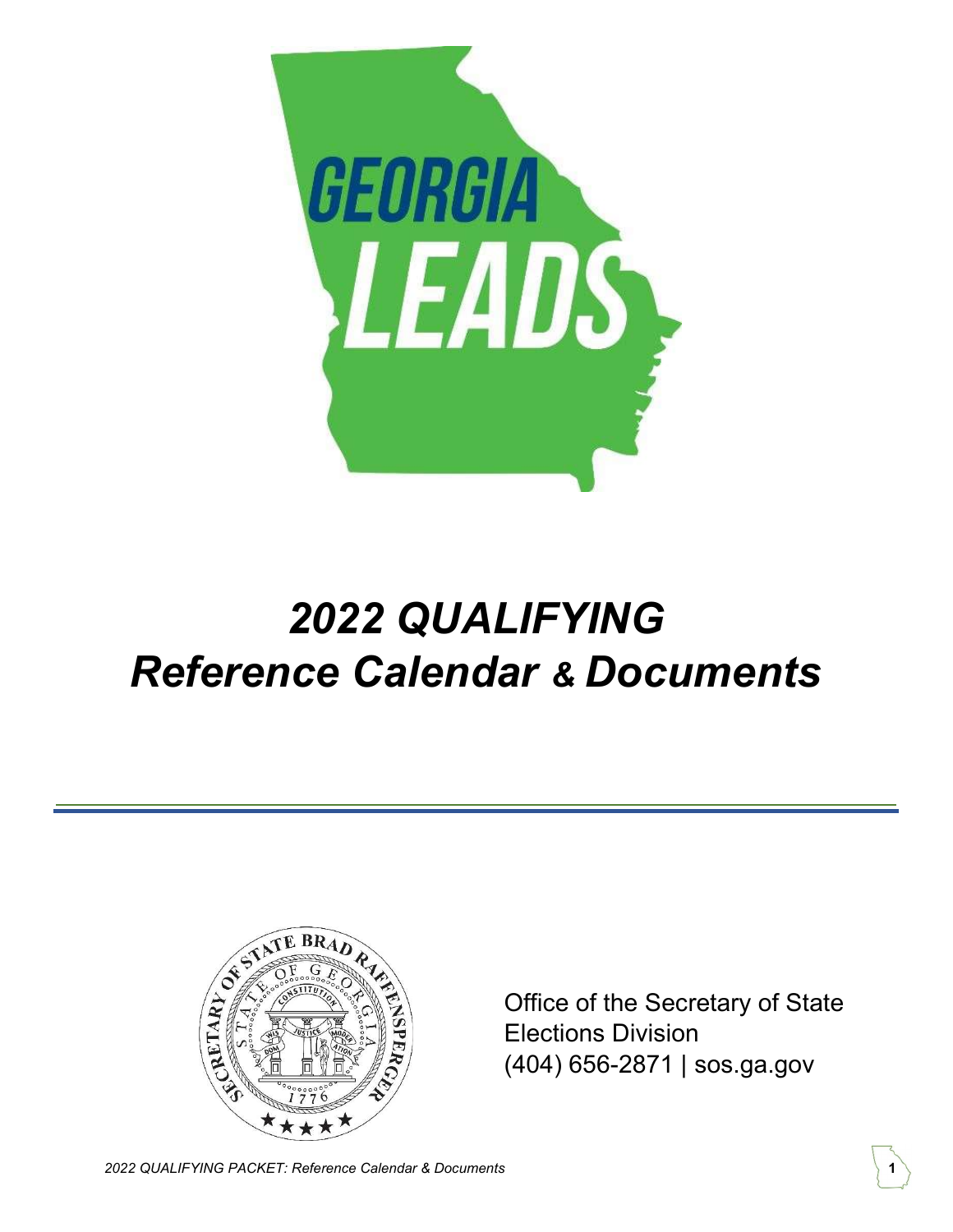### Key Dates & Times Prior to Election Day

- The following list of dates relates to qualifying for office in partisan and nonpartisan races. In addition, the list contains details for write-in candidates, as well as independent/political body candidates. Access documents by clicking on the blue links.
- \* \*Offices of Judge of the Superior Court, Judge of the Court of Appeals, Justice of the Supreme Court, and Judges of a State Court who have qualified shall be placed on the ballot in a nonpartisan election as provided in O.C.G.A. § 21-2-138
- Qualifying fee schedule and forms can be located at https://sos.ga.gov/index.php/Elections/information\_for\_candidates

| <b>Date</b> | Day      | <b>Event Description</b>                                                                      |
|-------------|----------|-----------------------------------------------------------------------------------------------|
| 1/1/22      | Monday   | <b>FIRST</b> day to file & publish Notice of Intention of Write-In Candidacy (Federal         |
|             |          | State   County) for the November General Election                                             |
| 1/13/22     | Thursday | <b>FIRST</b> day to <b>Circulate</b> Nomination Petition for Independent/Political Body       |
|             |          | Candidates for                                                                                |
|             |          | November General Election                                                                     |
| 3/7/22      | Monday   | Qualifying <b>BEGINS</b> for Primary/Nonpartisan/Independent/Political Body Candidates        |
|             |          | $-9:00$ AM                                                                                    |
| 3/11/22     | Friday   | Qualifying <b>ENDS</b> for Primary/Nonpartisan/Independent/Political Body Candidates -        |
|             |          | $12:00$ noon                                                                                  |
| 6/27/22     | Monday   | <b>FIRST</b> day to <b>File</b> Nomination Petition for Independent/Political Body Candidates |
|             |          | for                                                                                           |
|             |          | November General Election – 9:00 AM                                                           |
| 7/12/22     | Tuesday  | <b>LAST</b> day to <b>File</b> Nomination Petition for Independent/Political Body Candidates  |
|             |          | for                                                                                           |
|             |          | November General Election - 12:00 Noon                                                        |
| 9/6/22      | Tuesday  | <b>LAST</b> day to file & publish Notice of Intention of Write-In Candidacy (Federal)         |
|             |          | State (County) for the November General Election                                              |
| 9/11/22     | Monday   | <b>LAST</b> day for Write-In Candidate to file Publisher's Affidavit                          |

## Election Dates & Times

| <b>Date</b> | Day     | <b>Description</b>                                                                                      |  |
|-------------|---------|---------------------------------------------------------------------------------------------------------|--|
| 3/15/22     | Tuesday | <b>Special Election</b>                                                                                 |  |
| 4/12/22     | Tuesday | <b>Special Runoff Date</b>                                                                              |  |
| 5/24/22     | Tuesday | General Primary Election, Nonpartisan General Election, and Special Election                            |  |
| 6/21/22     | Tuesday | General Primary Runoff, Nonpartisan General Runoff Election, and Special Runoff<br><b>Election Date</b> |  |
| 11/8/22     | Tuesday | <b>General Election</b>                                                                                 |  |
| 12/6/22     | Tuesday | <b>General Election Runoff</b>                                                                          |  |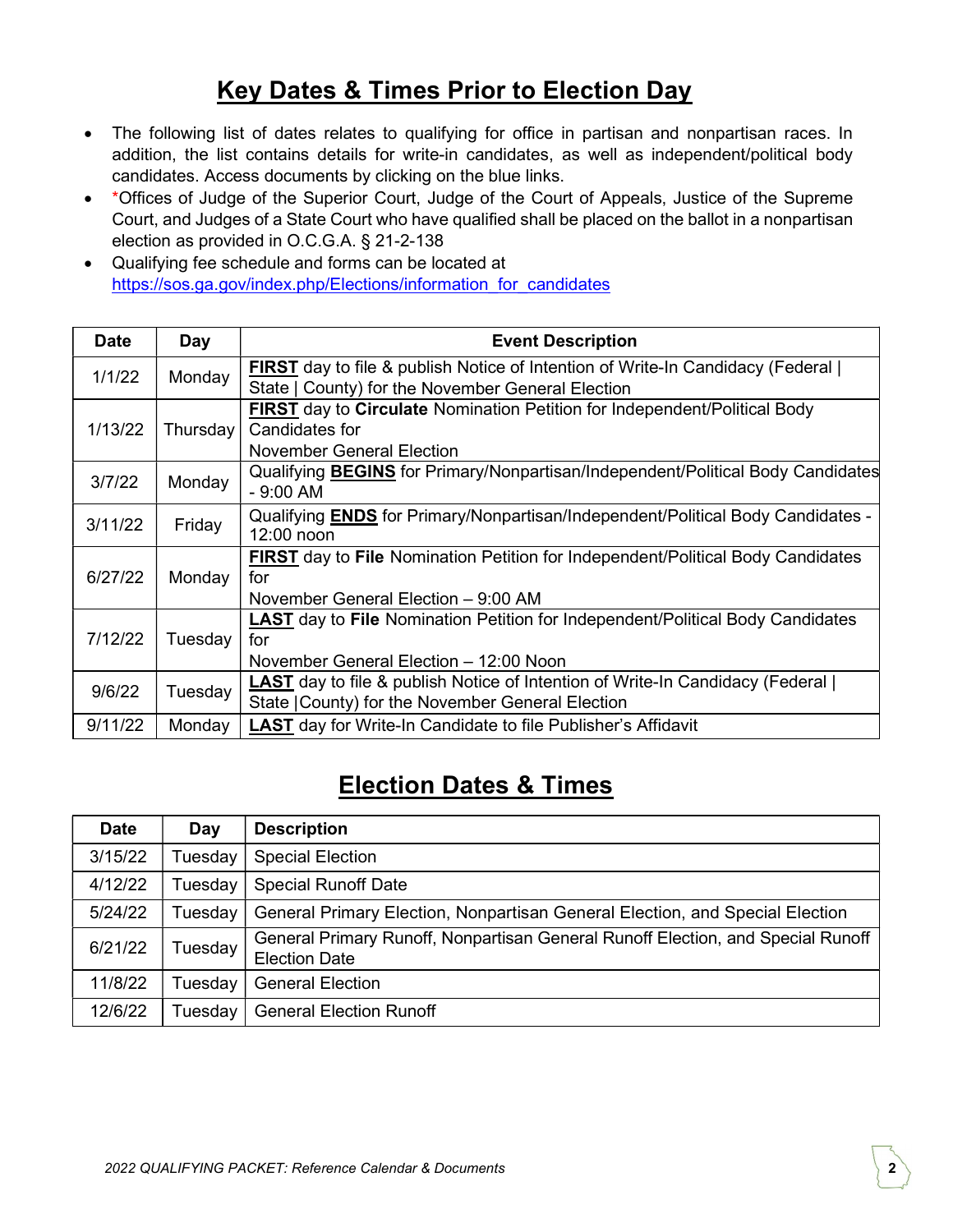## Qualifying Checklist: Democratic Party of Georgia

Valid Photo I.D.

#### ⊠ Payment

- Money Order or Certified, Campaign, or Personal Check (Signed affidavit required for money orders & certified checks)
- Payable to Democratic Party of Georgia (Federal and State only)
- Qualifying Fees: https://sos.ga.gov/index.php/Elections/information for candidates
- $\boxtimes$  Documents: (All documents must be notarized). https://sos.ga.gov/index.php/Elections/information\_for\_candidates
	- Declaration of Candidacy & Affidavit Federal
	- Declaration of Candidacy & Affidavit State
	- Declaration of Candidacy & Affidavit County
	- Candidates for Sheriff, Coroner, Tax Commissioner, Clerk of Superior Court, Judge of Probate Court, and

Local Board of Education must submit an additional affidavit.

- $\boxtimes$  Location, Date, and Time: Federal and State only. Candidates for county office qualify with the local Elections Superintendent or local party.
	- Location: State Capitol Building, Room 230
	- Begins at 9:00 AM on Monday, March 7, 2022
	- Ends at 12 noon on Friday, March 11, 2022

For additional questions or information, please contact the Democratic Party of Georgia at 678-278-2016 or info@georgiademocrat.org.

#### Qualifying Checklist: Georgia Republican Party

- $\nabla$  Valid Photo I.D.
- $\boxtimes$  Payment
	- Money Order or Certified, Campaign, or Personal Check
	- Payable to Georgia Republican Party (Federal and State only)
	- Qualifying Fees: https://sos.ga.gov/index.php/Elections/information for candidates
- $\boxtimes$  Documents: (All documents must be notarized). https://sos.ga.gov/index.php/Elections/information\_for\_candidates
	- Georgia Republican Party Oath
	- Declaration of Candidacy & Affidavit Federal
	- Declaration of Candidacy & Affidavit State
	- Declaration of Candidacy & Affidavit County
	- Candidates for Sheriff, Coroner, Tax Commissioner, Clerk of Superior Court, Judge of Probate Court, and

Local Board of Education must submit an additional affidavit.